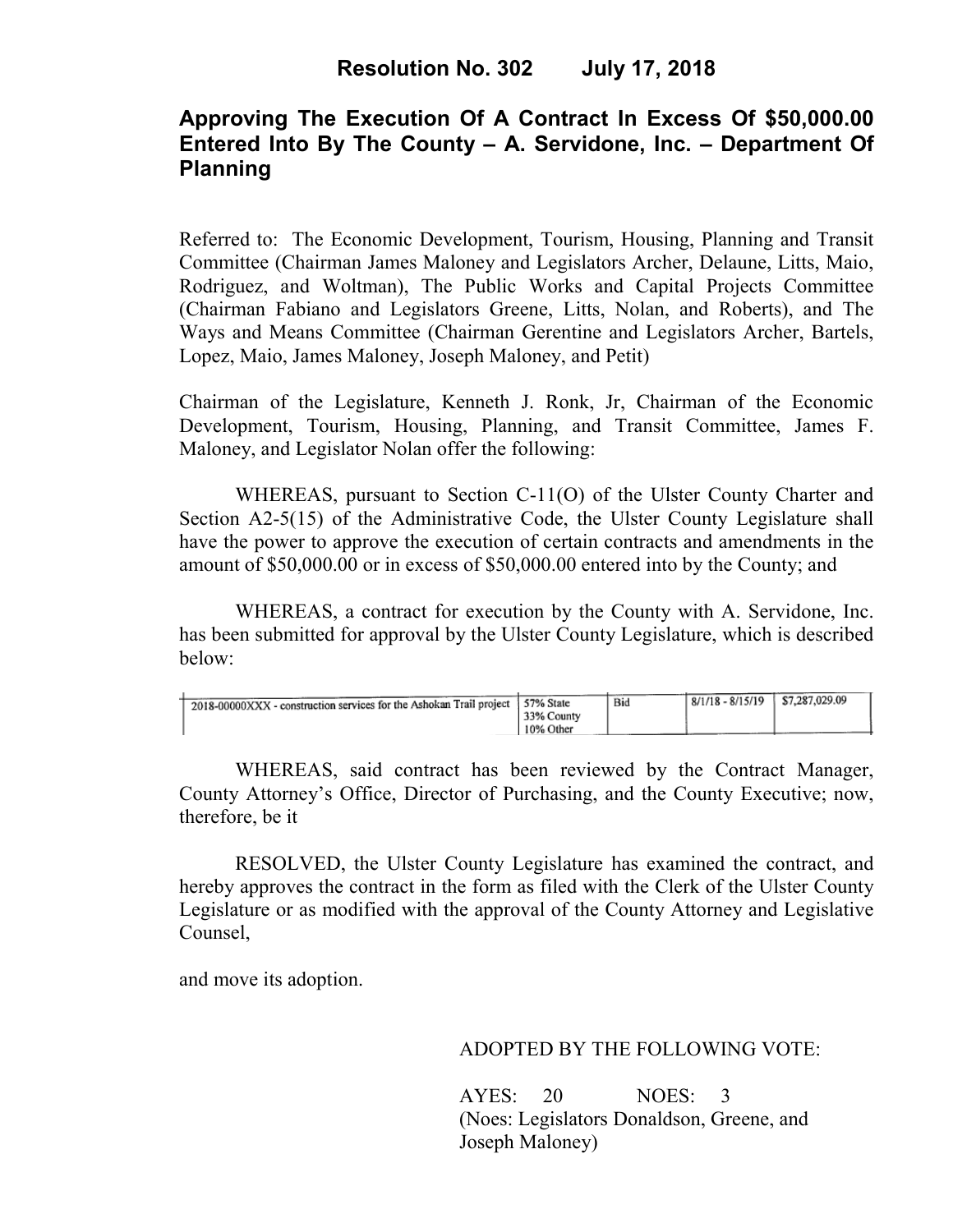#### **- Page 2 -**

### **Resolution No. 302 July 17, 2018**

## **Approving The Execution Of A Contract In Excess Of \$50,000.00 Entered Into By The County – A. Servidone, Inc. – Department Of Planning**

Passed Committee: Economic Development, Tourism, Housing, Planning and Transit on July 3, 2018

Passed Committee: Ways and Means on July 10, 2018

Passed Committee: Public Works and Capital Projects on July 11, 2018

FINANCIAL IMPACT: \$7,287,029.09 - 2018/2019 APPROPRIATION DOLLARS

STATE OF NEW YORK

 ss: COUNTY OF ULSTER

I, the undersigned Clerk of the Legislature of the County of Ulster, hereby certify that the foregoing resolution is the original resolution adopted by the Ulster County Legislature on the  $17<sup>th</sup>$  Day of July in the year Two Thousand and Eighteen, and said resolution shall remain on file in the office of said clerk.

IN WITNESS WHEREOF, I have hereunto set my hand and seal of the County of Ulster this 19th Day of July in the year Two Thousand and Eighteen.

> |s| Victoria A. Fabella Victoria A. Fabella, Clerk Ulster County Legislature

|s| Victoria A. Fabella | S| Michael P. Hein | Victoria A. Fabella | Clerk | S| Michael P. Hein | Co Ulster County Legislature

Submitted to the County Executive this Approved by the County Executive this 19<sup>th</sup> Day of July, 2018. 23<sup>rd</sup> Day of July, 2018.  $23<sup>rd</sup>$  Day of July, 2018.

Michael P. Hein, County Executive